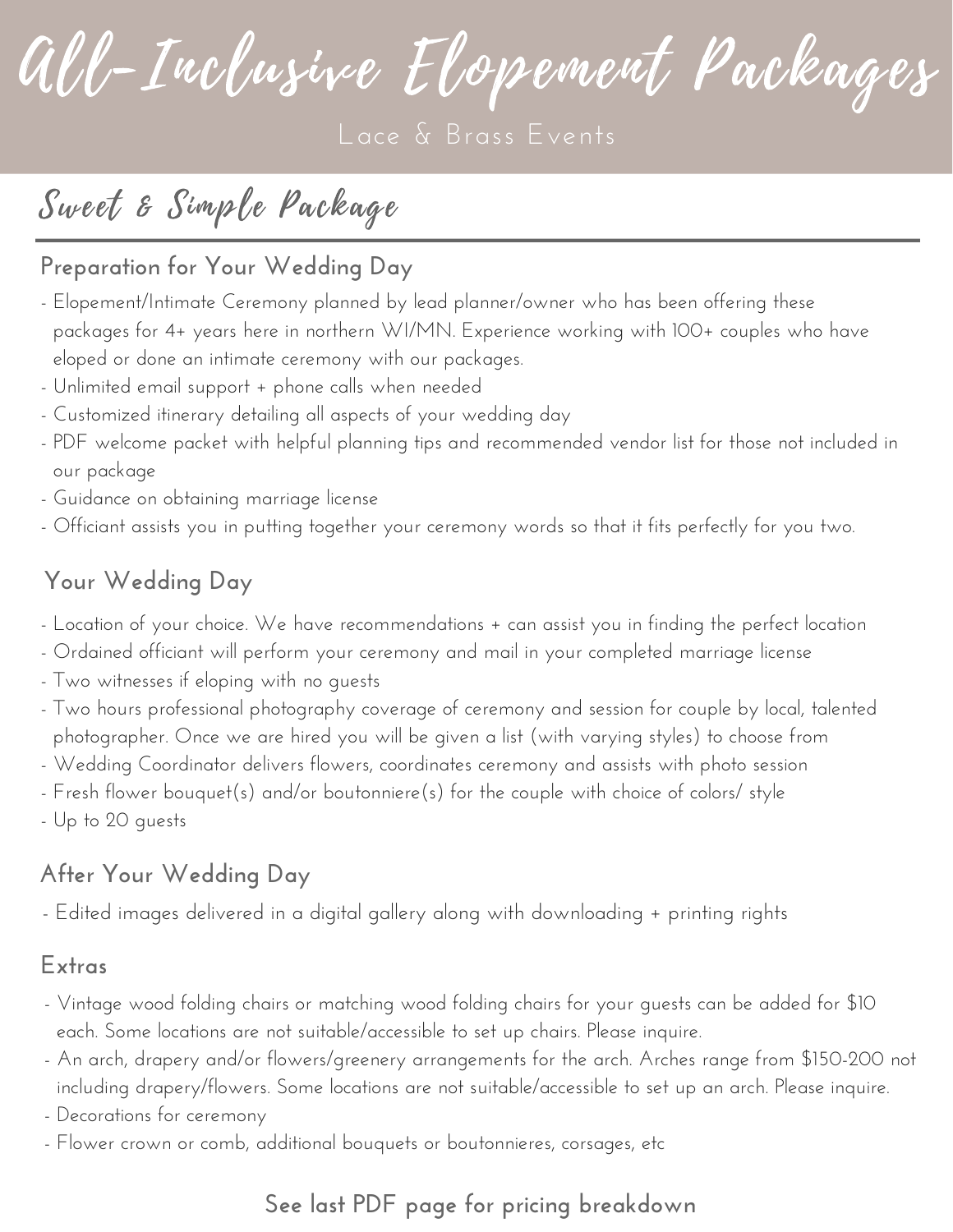All-Inclusive Elopement Packages

## Rose Gold Package **(In addition to the Sweet & Simple Package)**

**Preparation for Your Wedding Day**

- Dinner reservations scheduled for you + quests\*

- Research overnight accommodations for newlyweds\*

\*Availability is dependent on the time of year and how soon your ceremony will be. Dinner and overnight accommodation costs are not included. Coordination for the dinner is not included either but could be added for an additional fee

#### **Your Wedding Day**

- Live instrumental music for ceremony. Choice of a violinist or guitarist
- 6" cake and champagne toast for newlyweds. We also provide a small cake table, cake stand, cake cutting set, 2 forks and plate for the cake cutting photos and 2 champagne glasses for the champagne toast. If cake is being taken to a dinner or other location then couple will need to provide their cake cutting items
- Honeymoon basket with chocolates, a bottle of wine from Bayfield Winery and a candle from Madeline Island Candles

**See last PDF page for pricing breakdown**